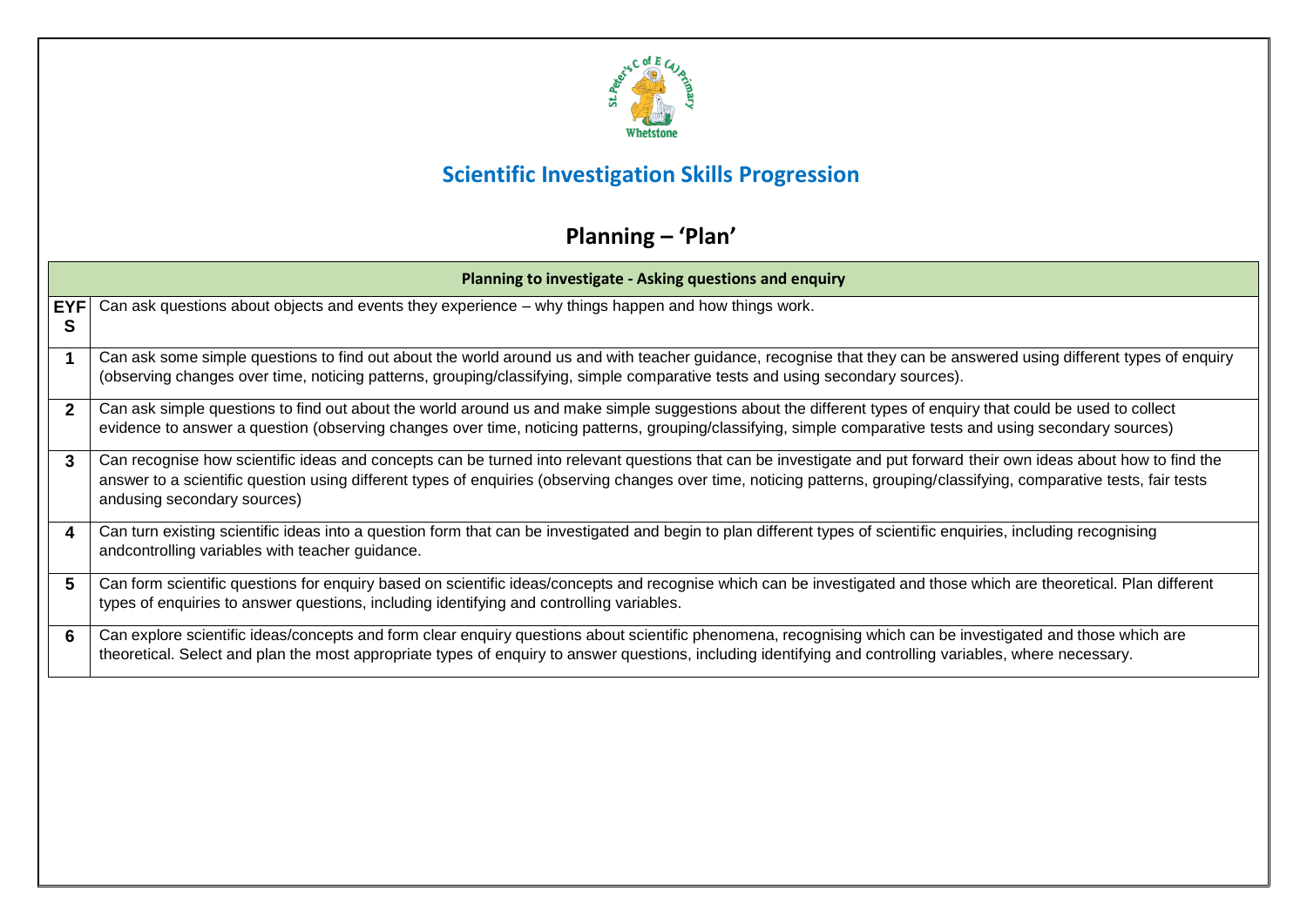

|                 | <b>Planning to investigate- Predicting</b>                                                                                                                                                                                        |
|-----------------|-----------------------------------------------------------------------------------------------------------------------------------------------------------------------------------------------------------------------------------|
| <b>EYF</b><br>S | Can suggest what they think might happen, in response to a simple question                                                                                                                                                        |
| $\mathbf 1$     | Can make a simple prediction, 'I think'                                                                                                                                                                                           |
| $\mathbf{2}$    | Can make a prediction with a simple reason, 'I thinkbecause'                                                                                                                                                                      |
| 3               | Can make a prediction, giving a reason based on everyday experience                                                                                                                                                               |
| 4               | Can make a prediction, giving a reason which considers scientific ideas and is based on everyday experience                                                                                                                       |
| 5               | Can hypothesise, giving a reason which considers basic scientific ideas and uses knowledge of a similar everyday experience applied it to a new situation, e.g. I think<br>little bits of sugar dissolve faster than a sugar lump |
| 6               | Can hypothesise, justifying it using scientific concepts and uses knowledge of everyday experience, applied it to a new situation.                                                                                                |
|                 |                                                                                                                                                                                                                                   |
|                 | Planning to investigate - Planning an enquiry                                                                                                                                                                                     |
|                 |                                                                                                                                                                                                                                   |
| <b>EYF</b><br>S | Sometimes suggest a simple next idea in what they are doing                                                                                                                                                                       |
|                 |                                                                                                                                                                                                                                   |
| $\mathbf 1$     | Can suggest a next step in a plan                                                                                                                                                                                                 |
| $\mathbf{2}$    | Can suggest what to observe of measure                                                                                                                                                                                            |
| 3               | Can make a simple plan for a test within a framework provided by the teacher, e.g. using a planning frame or set of questions, focusing on a limited number of variables                                                          |
| 4               | Can decide on a clear plan to answer the question which. With support, decides what is being measured and which variables are being controlled (when applicable).                                                                 |
| 5               | Can decide on an appropriate way to collect data to answer a question and create a clear plan. Decides which variables to keep the same and change and with support<br>considers whether to take repeat readings.                 |
| 6               | Can identify and plan an appropriate approach to answer a scientific question, identifying significant variables and selecting which to investigate.                                                                              |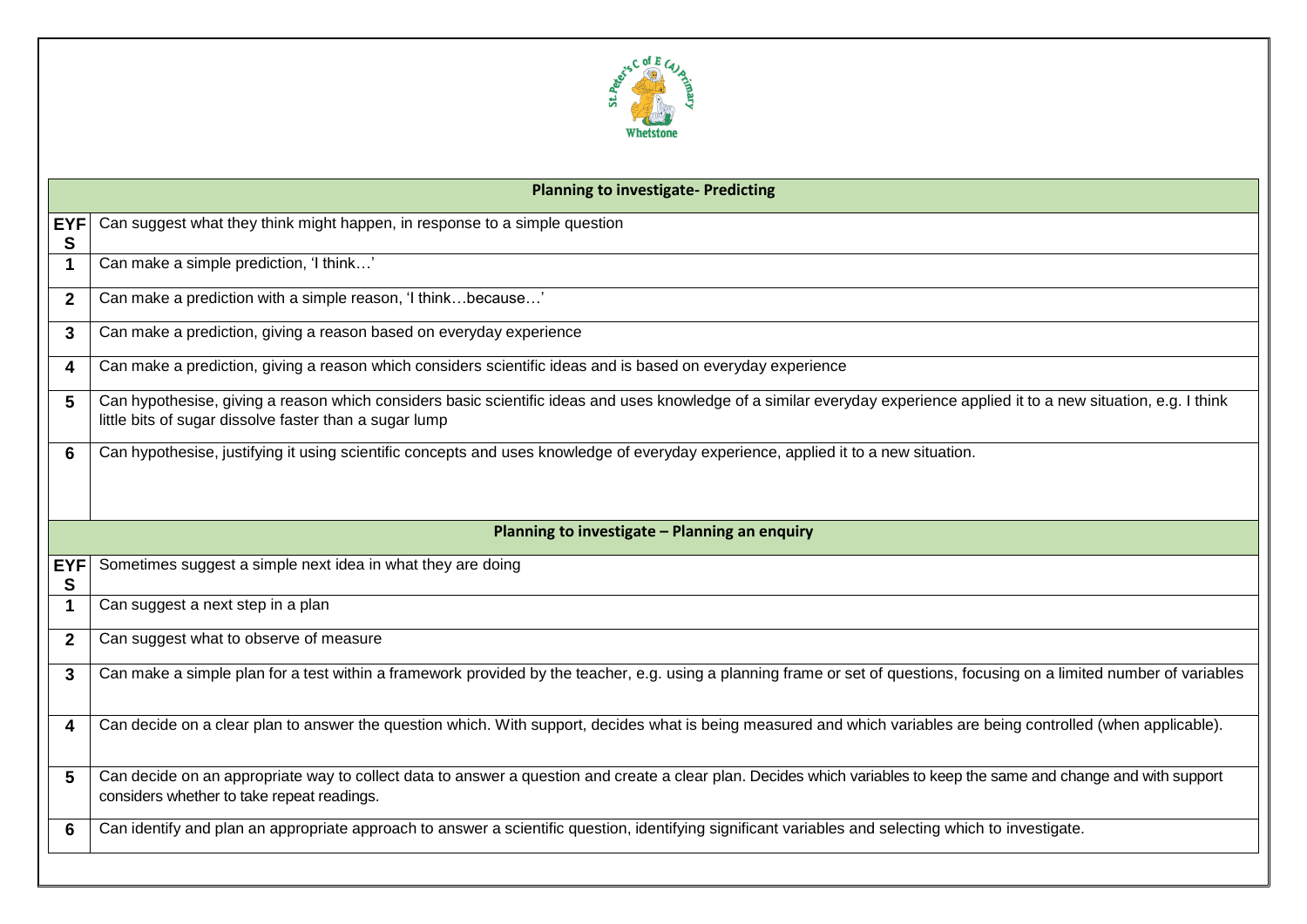

# **Observing - 'Do'**

|                 | <b>Making Observations-</b><br><b>Observing and Measuring</b>                                                                                                                                                                                                                                                                                                                      |  |  |
|-----------------|------------------------------------------------------------------------------------------------------------------------------------------------------------------------------------------------------------------------------------------------------------------------------------------------------------------------------------------------------------------------------------|--|--|
| <b>EYF</b><br>S | Can begin to observe closely using simple equipment provided and measure in non-standard units. For example, compare length, area and volumes visually, mass by<br>feel, temperature by touch, time by clapping or ordering, sound, light force using senses.                                                                                                                      |  |  |
|                 | Can observe closely using simple equipment provided and measure in non-standard units. For example, compare length, area and volumes visually using cubes,<br>temperature by touch and time using sand timers.                                                                                                                                                                     |  |  |
| $\overline{2}$  | With support, can use simple equipment provided to make observations and measurements related to the test, measuring in standard and non-standard units.                                                                                                                                                                                                                           |  |  |
| 3               | Can make observations and measurements which are relevant to the test. Can measure quantities in standard unit (for length or mass), using a range of simple<br>equipment, correctly and safely.                                                                                                                                                                                   |  |  |
| 4               | Can select suitable equipment for a test and make a series of accurate observations and measurements (including volume and temperature) which are adequate for the<br>test.                                                                                                                                                                                                        |  |  |
| 5               | Can select apparatus for a range of tests and use effectively and safely, making a series of systematic observations, measurements and comparisons. Can recognise<br>patterns and begin to repeat observations and measurements, offering simple explanations for any differences found.                                                                                           |  |  |
| 6               | Can select apparatus for a range of tests and use effectively, assessing risks and controlling them. Make a series of systematic observations or measurements<br>(selecting suitable ranges and intervals) - with precision appropriate to the test. Can recognise patterns and repeat observations and measurements, offering possible<br>explanations for any differences found. |  |  |
|                 |                                                                                                                                                                                                                                                                                                                                                                                    |  |  |
|                 |                                                                                                                                                                                                                                                                                                                                                                                    |  |  |
|                 |                                                                                                                                                                                                                                                                                                                                                                                    |  |  |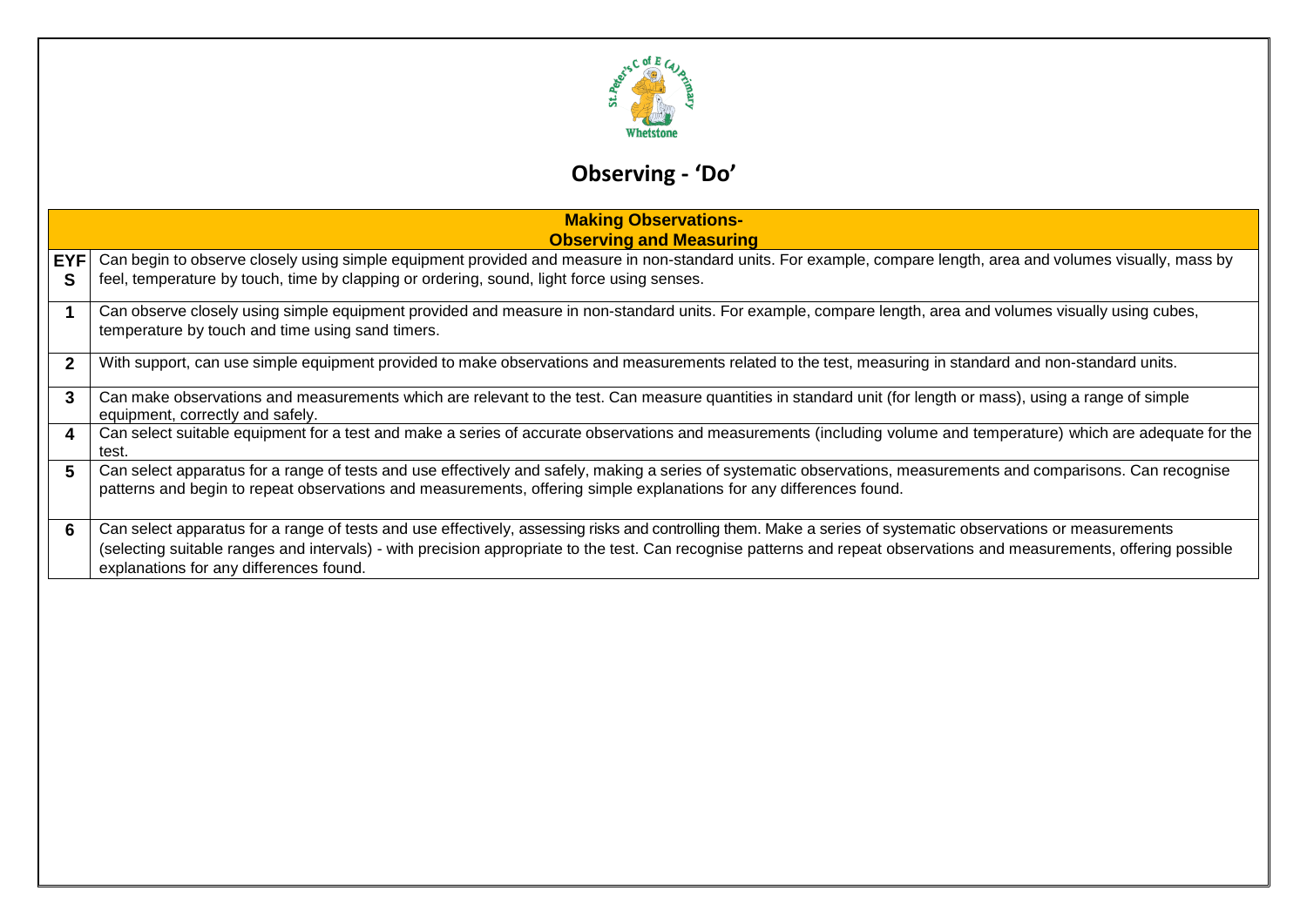

# **Considering the evidence – 'Review'**

| <b>EYF</b><br>S<br>$\mathbf 1$<br>$\mathbf{2}$<br>3<br>keys and bar charts. | recording results<br>Can make simple observations of the natural world in a variety of ways e.g. orally, taking photos, drawing pictures, writing words.<br>Can describe simple features, observations and measurements and record in a variety of simple ways, e.g. pictures, words, provided tables<br>Can describe observations and measurements in a variety of ways, including simple tables, labelled drawings, bar charts and through the use of scientific vocabulary<br>Can record observations and measurements in a variety of ways, including ICT. Can record results in a variety of ways, including simple tables, labelled diagrams,<br>Can record observations, measurements and comparisons using tables, including ICT. Can construct their own tables, choosing headings and the number and range of<br>measurements, draw labelled diagrams, keys and bar charts.<br>Can record observations and measurements systematically, including the use of ICT. Can begin to choose the best method, e.g. scientific diagrams, classification keys, |  |  |
|-----------------------------------------------------------------------------|-----------------------------------------------------------------------------------------------------------------------------------------------------------------------------------------------------------------------------------------------------------------------------------------------------------------------------------------------------------------------------------------------------------------------------------------------------------------------------------------------------------------------------------------------------------------------------------------------------------------------------------------------------------------------------------------------------------------------------------------------------------------------------------------------------------------------------------------------------------------------------------------------------------------------------------------------------------------------------------------------------------------------------------------------------------------|--|--|
|                                                                             |                                                                                                                                                                                                                                                                                                                                                                                                                                                                                                                                                                                                                                                                                                                                                                                                                                                                                                                                                                                                                                                                 |  |  |
|                                                                             |                                                                                                                                                                                                                                                                                                                                                                                                                                                                                                                                                                                                                                                                                                                                                                                                                                                                                                                                                                                                                                                                 |  |  |
|                                                                             |                                                                                                                                                                                                                                                                                                                                                                                                                                                                                                                                                                                                                                                                                                                                                                                                                                                                                                                                                                                                                                                                 |  |  |
|                                                                             |                                                                                                                                                                                                                                                                                                                                                                                                                                                                                                                                                                                                                                                                                                                                                                                                                                                                                                                                                                                                                                                                 |  |  |
| $\boldsymbol{4}$                                                            |                                                                                                                                                                                                                                                                                                                                                                                                                                                                                                                                                                                                                                                                                                                                                                                                                                                                                                                                                                                                                                                                 |  |  |
| 5                                                                           | tables, bar and line graphs, repeated tests and averaging (mean)                                                                                                                                                                                                                                                                                                                                                                                                                                                                                                                                                                                                                                                                                                                                                                                                                                                                                                                                                                                                |  |  |
| 6                                                                           | Can record observations and measurements systematically, including the use of ICT. Can record results of increasing complexity and choose the best recording method,<br>e.g. scientific diagrams, classification keys, tables, bar and line graphs, repeated tests and averaging (mean)                                                                                                                                                                                                                                                                                                                                                                                                                                                                                                                                                                                                                                                                                                                                                                         |  |  |
|                                                                             | <b>Considering the evidence -</b><br><b>Presenting Results</b>                                                                                                                                                                                                                                                                                                                                                                                                                                                                                                                                                                                                                                                                                                                                                                                                                                                                                                                                                                                                  |  |  |
| <b>EYF</b><br>S                                                             | Can give simple observations of an everyday object or event, looking for similarities and differences.                                                                                                                                                                                                                                                                                                                                                                                                                                                                                                                                                                                                                                                                                                                                                                                                                                                                                                                                                          |  |  |
| $\mathbf 1$                                                                 | Can, where appropriate, record observations in a bar chart (e.g. pictogram) with axis labelled by the teacher.                                                                                                                                                                                                                                                                                                                                                                                                                                                                                                                                                                                                                                                                                                                                                                                                                                                                                                                                                  |  |  |
| $\overline{2}$<br>smallest to biggest.                                      | Can, where appropriate and supported by the teacher, record observations and measurements in simple bar charts. Can make comparisons e.g. sequencing results                                                                                                                                                                                                                                                                                                                                                                                                                                                                                                                                                                                                                                                                                                                                                                                                                                                                                                    |  |  |
| 3                                                                           | Can, where appropriate, record observations and standard measurements in bar charts, deciding on the axes. Can notice simple patterns and make a statement.                                                                                                                                                                                                                                                                                                                                                                                                                                                                                                                                                                                                                                                                                                                                                                                                                                                                                                     |  |  |
| $\overline{\mathbf{4}}$                                                     | Can, where appropriate, record observations, measurements and comparisons using bar charts, choosing scale and labelling axes. Can begin to plot points to form<br>simple graphs and use these to point out differences and similarities in data.                                                                                                                                                                                                                                                                                                                                                                                                                                                                                                                                                                                                                                                                                                                                                                                                               |  |  |
| 5                                                                           | Can, where appropriate, present data as bar charts and line graphs. Can construct bar and line graphs, selecting scale and labelling axes. Can begin to interpret and<br>systematically explain patterns in data, describing the relationship between factors (whenthen).                                                                                                                                                                                                                                                                                                                                                                                                                                                                                                                                                                                                                                                                                                                                                                                       |  |  |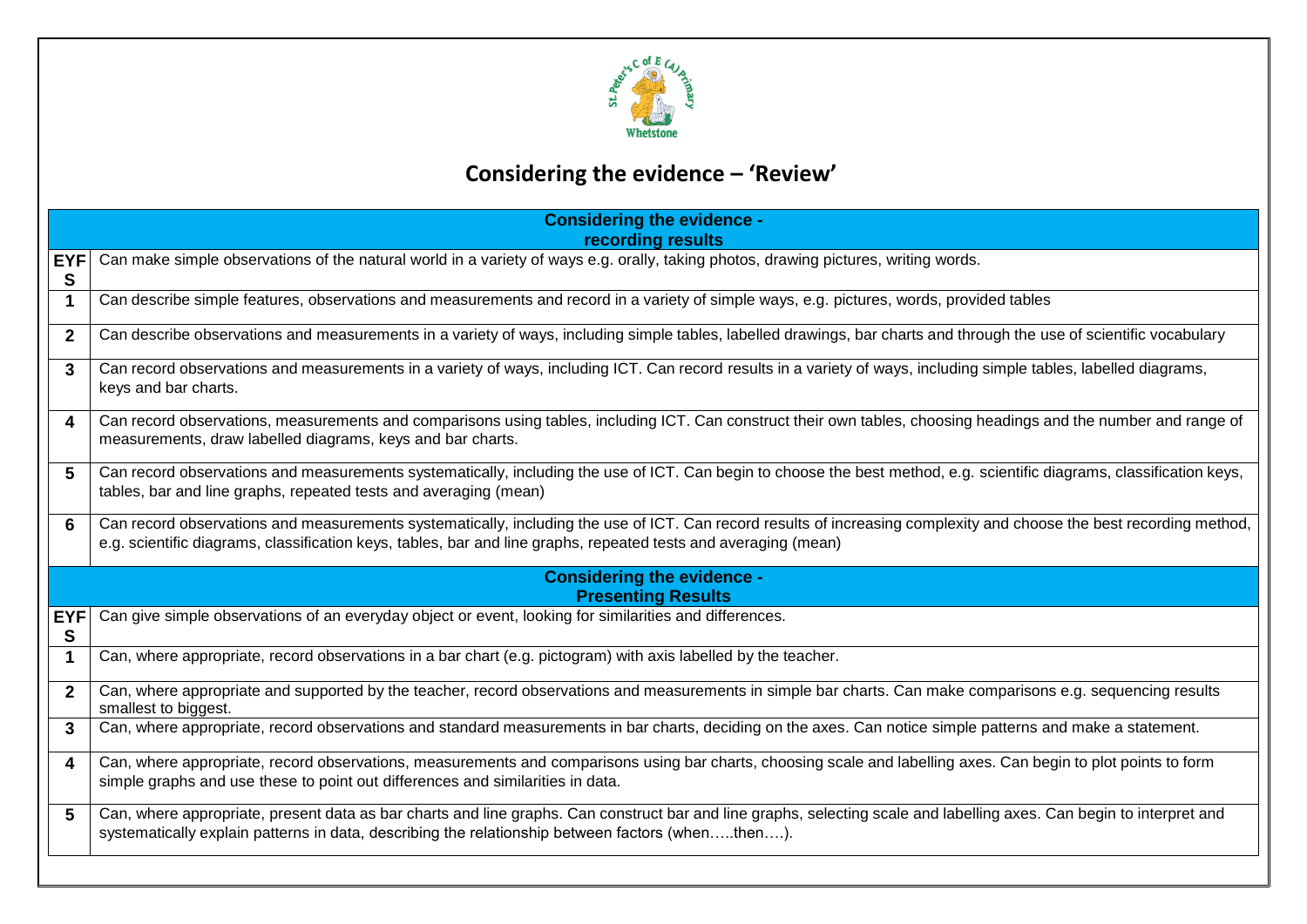

**6** Can, where appropriate, choose to present increasingly complex data as bar charts and line graphs. Can construct bar and line graphs, selecting scale and labelling as Can interpret and systematically explain patterns in data and recognise obvious inconsistencies.

| <b>Considering the evidence -</b> |
|-----------------------------------|
| <b>Causal Relationships</b>       |

**EYF** Respond to a prompt question about cause and effect, in familiar situations.

**1** With support, can see the link between cause and effect in simple, familiar situations.

**2** Can see the link between cause and effect in simple, familiar situations.

**S**

**S**

**3** Can identify and explain simple patterns in recorded measurements and observations, referring to everyday experience.

**4** Can begin to relate conclusions to patterns in data, referring to everyday experience and scientific understanding. Begins to make predictions about further results.

**5** Can give causal relationships and predict how patterns would likely continue. Can begin to make generalisations about what this indicates.

**6** Can give clear causal relationships, accurately predicting how patterns would likely continue and making generalisations about what this indicates.

Considering the evidence - Drawing conclusions

**EYF** Explain their ideas using recently introduced, simple scientific vocabulary (e.g. frozen and melted)

**1** Can talk about what happened, communicating their findings in a simple way, e.g. talk, drawing, simple charts

**2** Can explain what happened and how it links to their earlier predictions, in simple familiar situations, using scientific vocabulary.

**3** Communicate patterns clearly, using some scientific vocabulary.

**4** Can draw conclusions and report these using scientific language

**5** Can draw conclusions which are consistent with evidence and relate these to scientific knowledge and understanding. Can use appropriate scientific language and conventions to communicate quantitative and qualitative data.